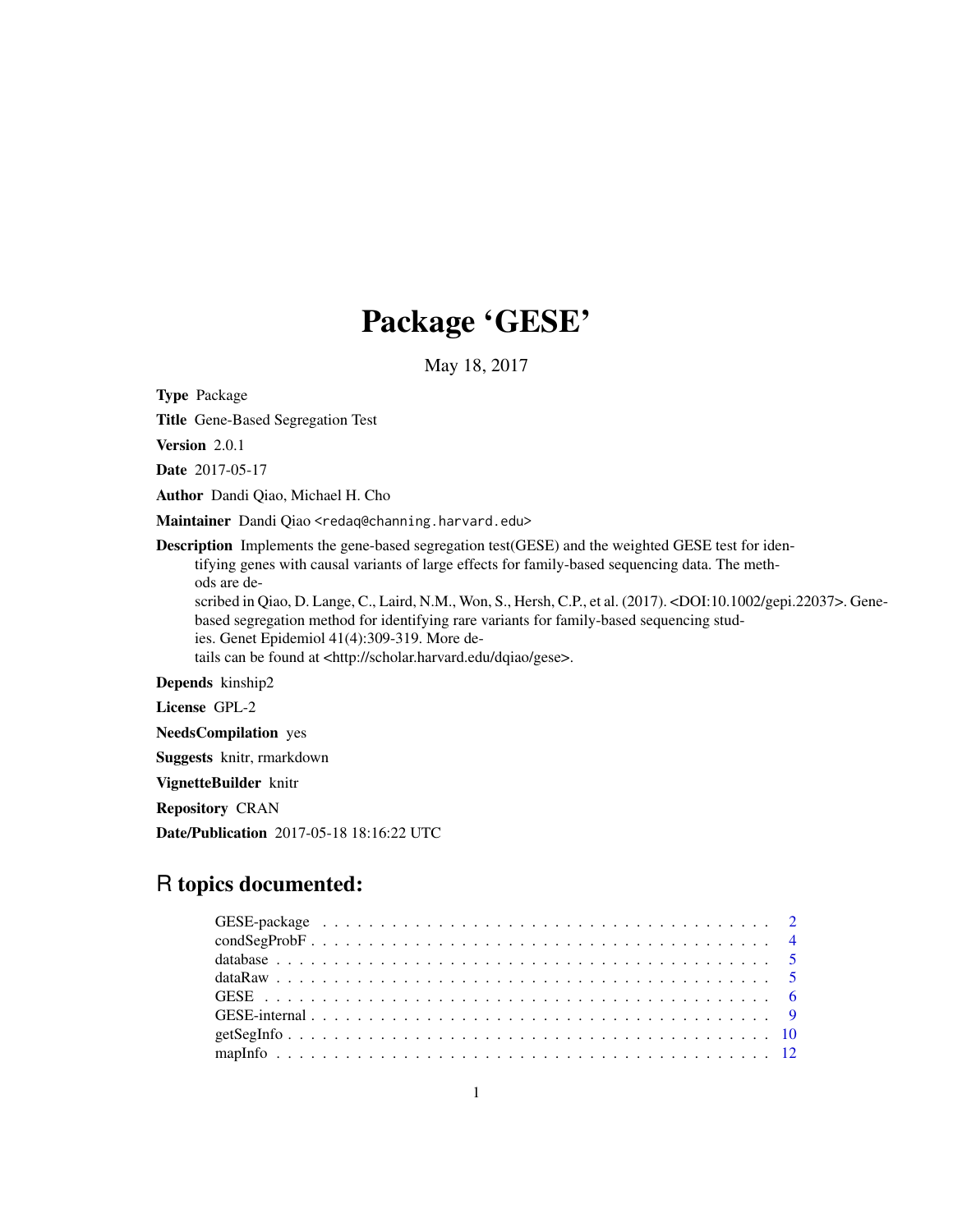<span id="page-1-0"></span>

| Index |  |  |  |  |  |  |  |  |  |  |  |  |  |  | 16 |
|-------|--|--|--|--|--|--|--|--|--|--|--|--|--|--|----|

GESE-package *Gene-Based Segregation Test*

# Description

Implements the gene-based segregation test(GESE) and the weighted GESE test for identifying genes with causal variants of large effects for family-based sequencing data. The methods are described in Qiao, D. Lange, C., Laird, N.M., Won, S., Hersh, C.P., et al. (2017). <DOI:10.1002/gepi.22037>. Gene-based segregation method for identifying rare variants for family-based sequencing studies. Genet Epidemiol 41(4):309-319. More details can be found at <http://scholar.harvard.edu/dqiao/gese>.

# Details

The DESCRIPTION file:

| Package:               | <b>GESE</b>                                                                                         |
|------------------------|-----------------------------------------------------------------------------------------------------|
| Type:                  | Package                                                                                             |
| Title:                 | Gene-Based Segregation Test                                                                         |
| Version:               | 2.0.1                                                                                               |
| Date:                  | 2017-05-17                                                                                          |
| Author:                | Dandi Qiao, Michael H. Cho                                                                          |
| Maintainer:            | Dandi Qiao <redaq@channing.harvard.edu></redaq@channing.harvard.edu>                                |
| Description:           | Implements the gene-based segregation test(GESE) and the weighted GESE test for identifying genes w |
| Depends:               | kinship2                                                                                            |
| License:               | GPL-2                                                                                               |
| NeedsCompilation: yes  |                                                                                                     |
| Suggests:              | knitr, rmarkdown                                                                                    |
| VignetteBuilder: knitr |                                                                                                     |

Index of help topics:

| <b>GESE</b>             | Gene-Based Segregation Test                     |
|-------------------------|-------------------------------------------------|
| GESE-internal functions |                                                 |
|                         | GESE package internal functions                 |
| GESE-package            | Gene-Based Segregation Test                     |
| condSegProbF            | Computes conditional segregation probability    |
|                         | for the family                                  |
| dataRaw                 | dataRaw - a data frame containing the pedigree, |
|                         | phenotype and genotype information              |
| database                | database file in example                        |
| getSegInfo              | Computes segregation information for different  |
|                         |                                                 |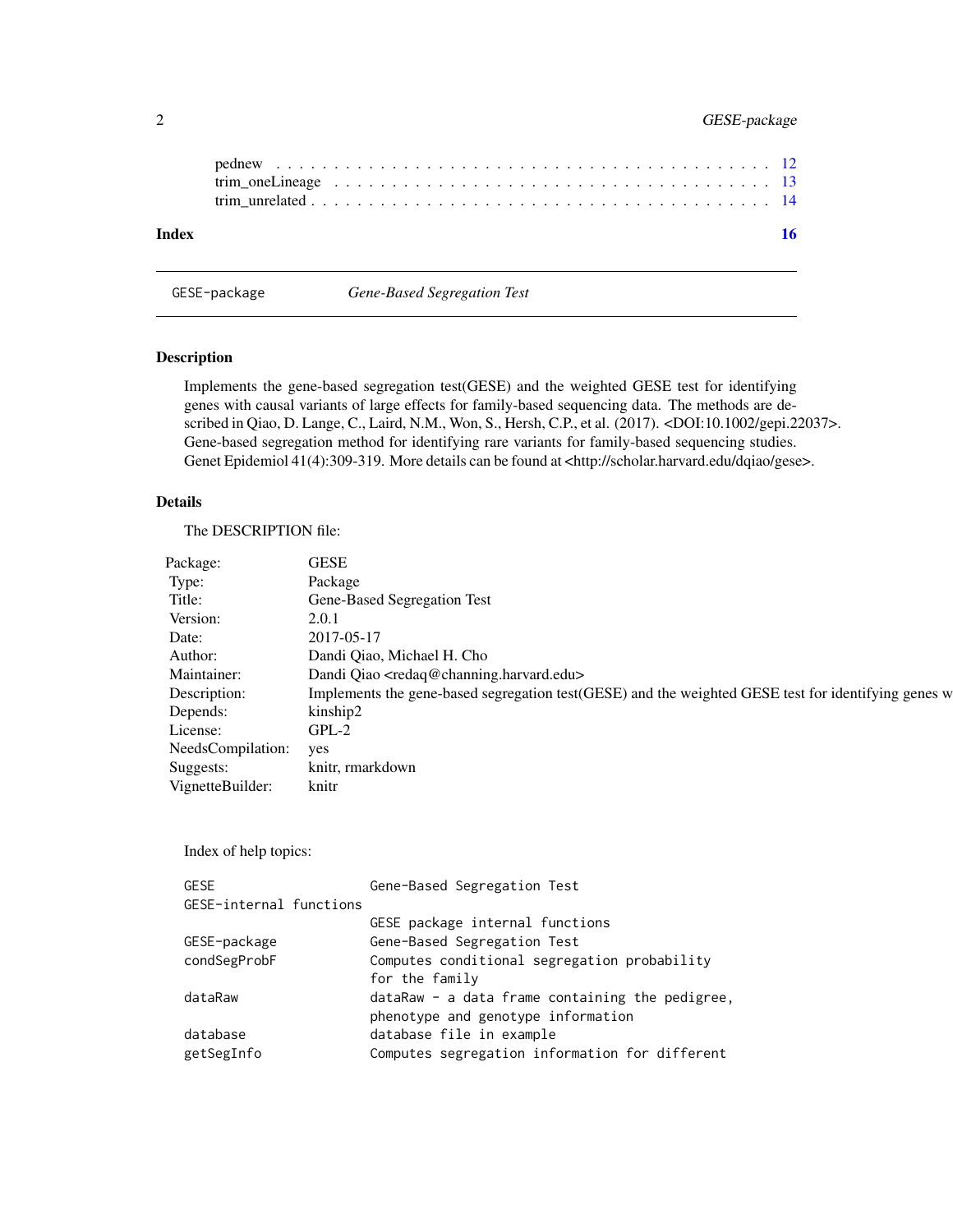# <span id="page-2-0"></span>GESE-package 3

|                 | mode of inheritance.                        |
|-----------------|---------------------------------------------|
| mapInfo         | mafInfo - example data                      |
| pednew          | pednew - an example pedigree structure      |
| trim_oneLineage | Trims the pedigree structure to include one |
|                 | lineage only.                               |
| trim_unrelated  | Trims the pedigree structure to exclude     |
|                 | multiple founder cases                      |

computes gene-based segregation tests(GESE and weighted GESE) for family-based sequencing data. The main functions are: GESE: computes gene-based segregation information and GESE test p-values (unweighted and weighted version). trim\_oneLineage: trims the pedigree so that for any subject, either the paternal family or the maternal family is included. Minimal set of sequenced subjects may be removed to ensure one lineage per pedigree only. trim\_unrelated: trims the pedigree so that only one founder case is kept for each pedigree, and pedigrees with no cases are removed. condSegProbF: computes the conditional probability that a variant in the gene is segregating in the family specified, conditional on that the variant is present in the family.

# Author(s)

Dandi Qiao, Michael H. Cho

Maintainer: Dandi Qiao <redaq@channing.harvard.edu>

#### References

Qiao, D. Lange, C., Laird, N.M., Won, S., Hersh, C.P., et al. (2017). *Gene-based segregation method for identifying rare variants for family-based sequencing studies.* Genet Epidemiol 41(4):309-319. DOI:10.1002/gepi.22037.

<http://scholar.harvard.edu/dqiao/gese>

#### See Also

[GESE](#page-5-1)

```
data(pednew)
data(mapInfo)
data(dataRaw)
data(database)
results <- GESE(pednew, database, 1000000, dataRaw, mapInfo, threshold=1e-2)
results
```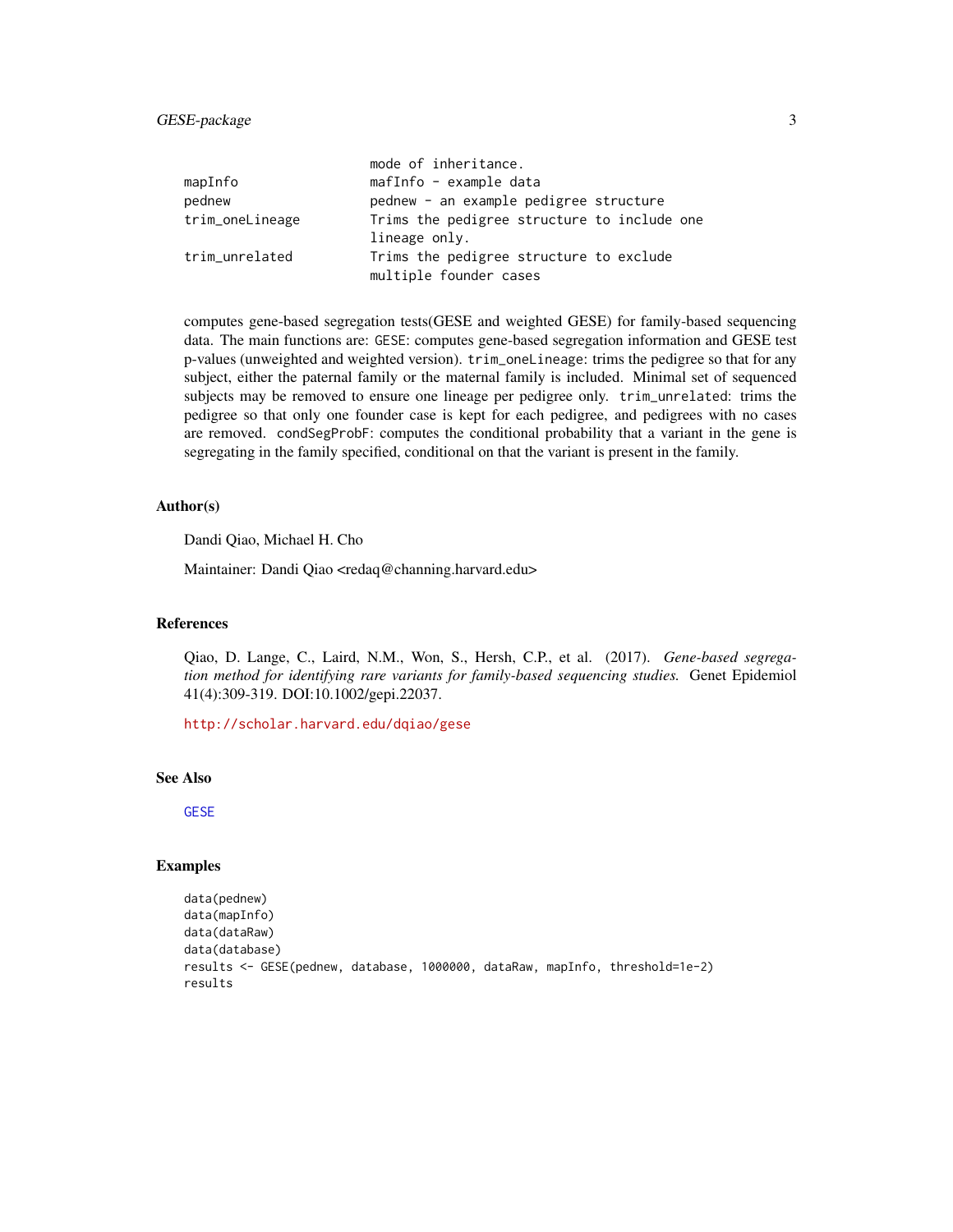<span id="page-3-0"></span>

#### Description

Computes the conditional probability that a variant is segregating in the family conditional on that the variant is present in one of the founders in the family.

#### Usage

```
condSegProbF(pedTemp, subjInfo)
```
# Arguments

| pedTemp  | The data frame that includes the complete pedigree structure for the family    |
|----------|--------------------------------------------------------------------------------|
| subjInfo | A data frame that contains the subject phenotype information for the sequenced |
|          | subjects, it should include the columns FID, IID, and PHENOTYPE.               |

# Value

returns the conditional segregating probability of a variant in the family

#### Author(s)

Dandi Qiao

#### References

Qiao, D. Lange, C., Laird, N.M., Won, S., Hersh, C.P., et al. (2017). *Gene-based segregation method for identifying rare variants for family-based sequencing studies.* Genet Epidemiol 41(4):309-319. DOI:10.1002/gepi.22037.

#### See Also

**[GESE](#page-5-1)** 

```
data(pednew)
data(mapInfo)
data(dataRaw)
data(database)
library(kinship2)
pedigrees = kinship2::pedigree(pednew$IID, pednew$faID, pednew$moID,pednew$sex,famid=pednew$FID)
subjects= dataRaw[, c(1, 2, 6)]
condSegProbF(pedigrees['93'], subjects)
condSegProbF(pedigrees['412'], subjects)
results2 <- GESE(pednew, database, 1000000, dataRaw, mapInfo, threshold=1e-2)
results2$condSegProb
```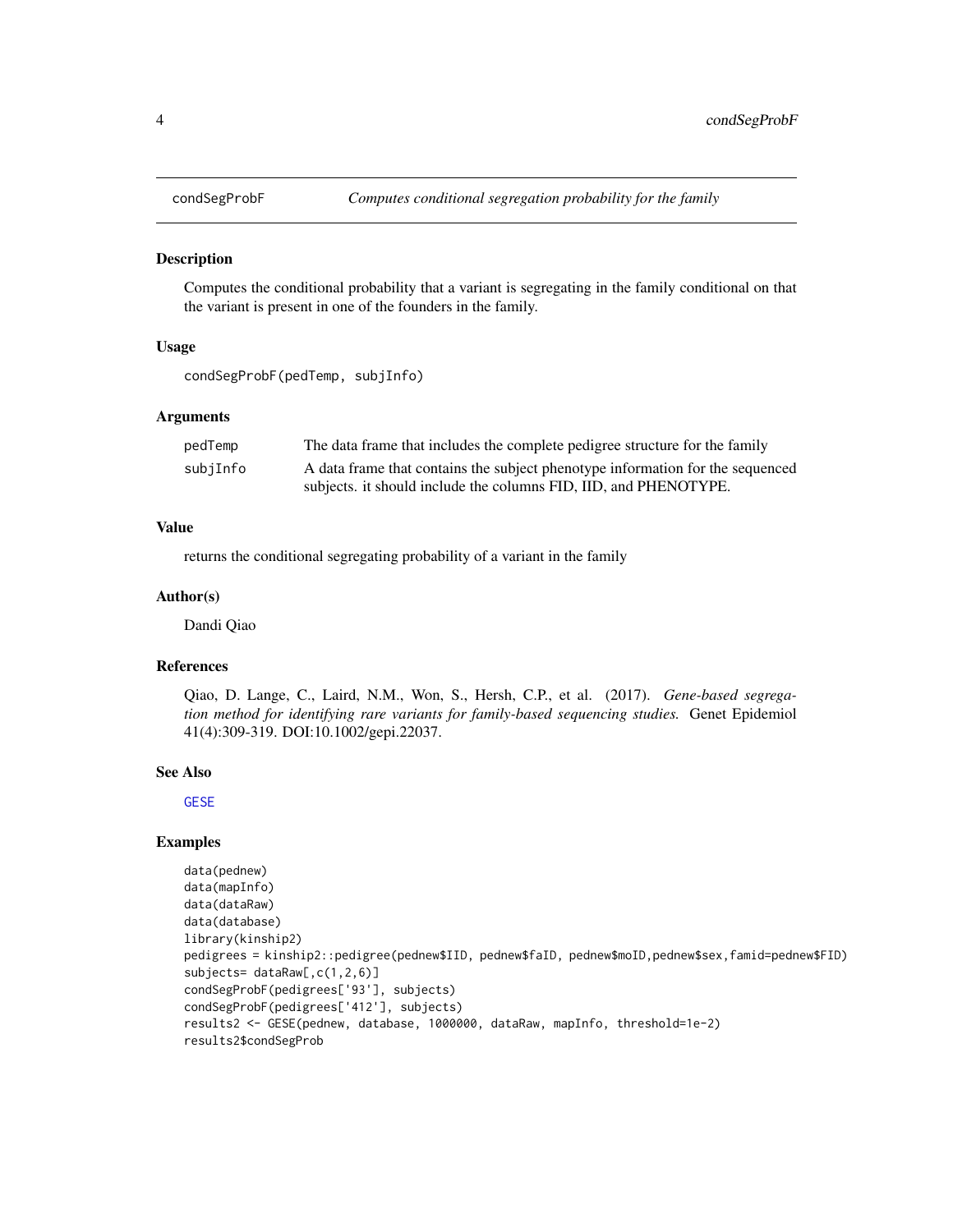<span id="page-4-0"></span>

#### Description

a data frame containing the GENE and MAF information for the variants under consideration in the public reference database.

#### Usage

data("database")

#### Format

A data frame of 20 observations on the following 3 variables.

SNP an unique identifier for variant

GENE a character vector: Gene name

MAF a numeric vector: minor allele frequency of the variants in the referecne database

# Details

A data frame containing the information for all the variants satisfying the same filtering criteria in the chosen reference genome. It should include at least three columns with these names: SNP (unique SNP ID), GENE (gene name), MAF (minor allele frequency for the variant in reference database for the corresponding population).

# Source

Randomly simulated data.

#### Examples

data(database)

dataRaw *dataRaw - a data frame containing the pedigree, phenotype and genotype information*

# Description

A data frame that can be created from the .raw formatted filed generated by PLINK.

#### Usage

data("dataRaw")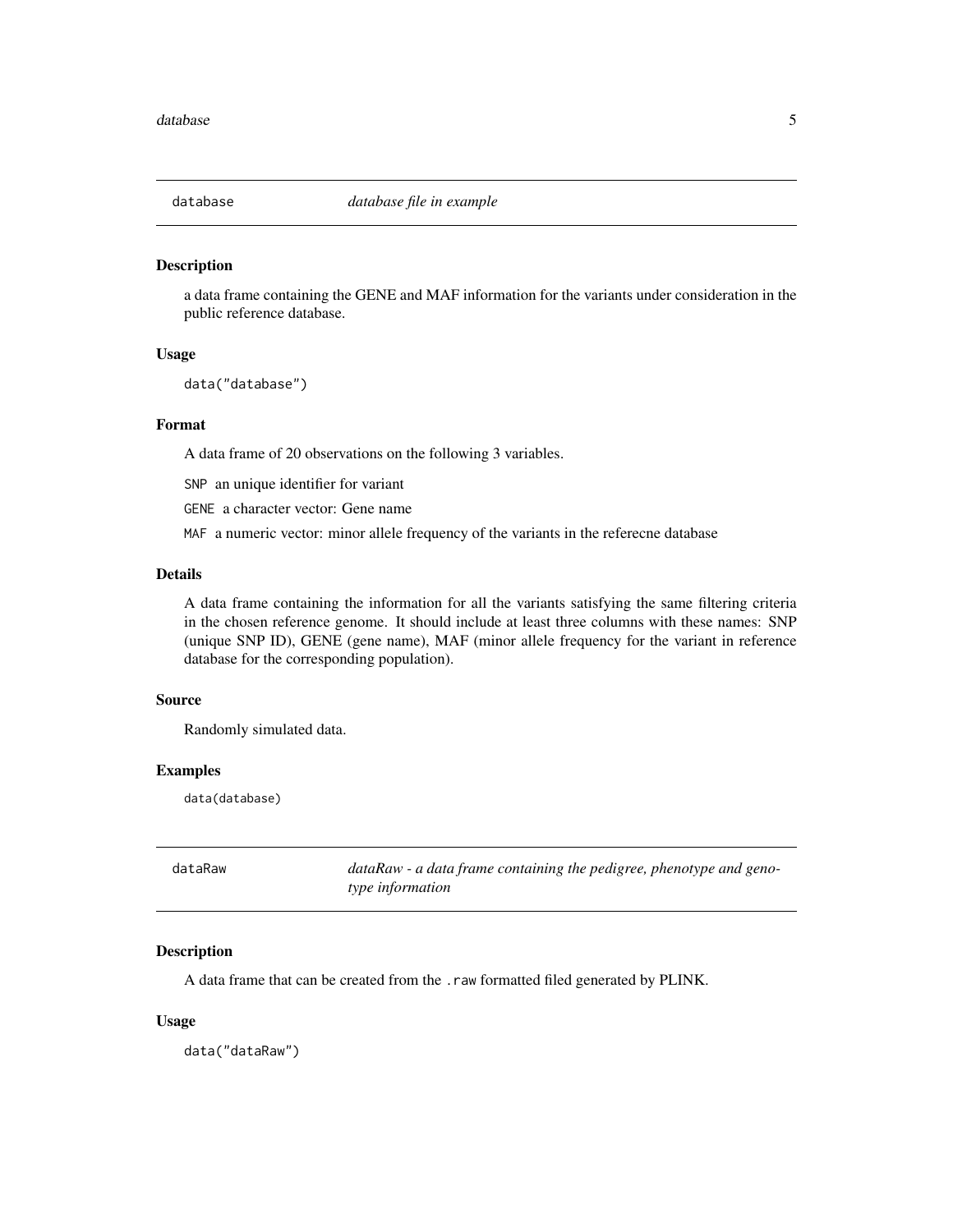# <span id="page-5-0"></span>Format

A data frame with 198 observations on the following 26 variables.

FID Family iD

IID Individual ID

PAT Father ID

MAT Mother ID

SEX sex

PHENOTYPE Affection status

X1 Genotype for variant 1

X2 Genotype for variant 2

X3 Genotype for variant 3

X4 Genotype for variant 4

X5 Genotype for variant 5

X6 Genotype for variant 6

X7 Genotype for variant 7

X8 Genotype for variant 8

X9 Genotype for variant 9

X10 Genotype for variant 10

#### Details

The number of rows equal the number of subjects in the data and the number of columns equas the number of markers  $M + 6$ . The first six columns with specific column names include: the Family ID (FID), Individual ID (IID), father ID(PAT), mother ID (MAT), sex (SEX) and affection status (PHENOTYPE). The rest of the columns containing the genotypes for the variants listed in the coreesponding mapInfo file. It is also important to make sure that the recoding is with respect to the minor allele in the population. The affection status of this file will be used as the phenotype.

#### Examples

data(dataRaw)

<span id="page-5-1"></span>GESE *Gene-Based Segregation Test*

### Description

Computes the gene-based segregation information and tests for family-based sequencing data.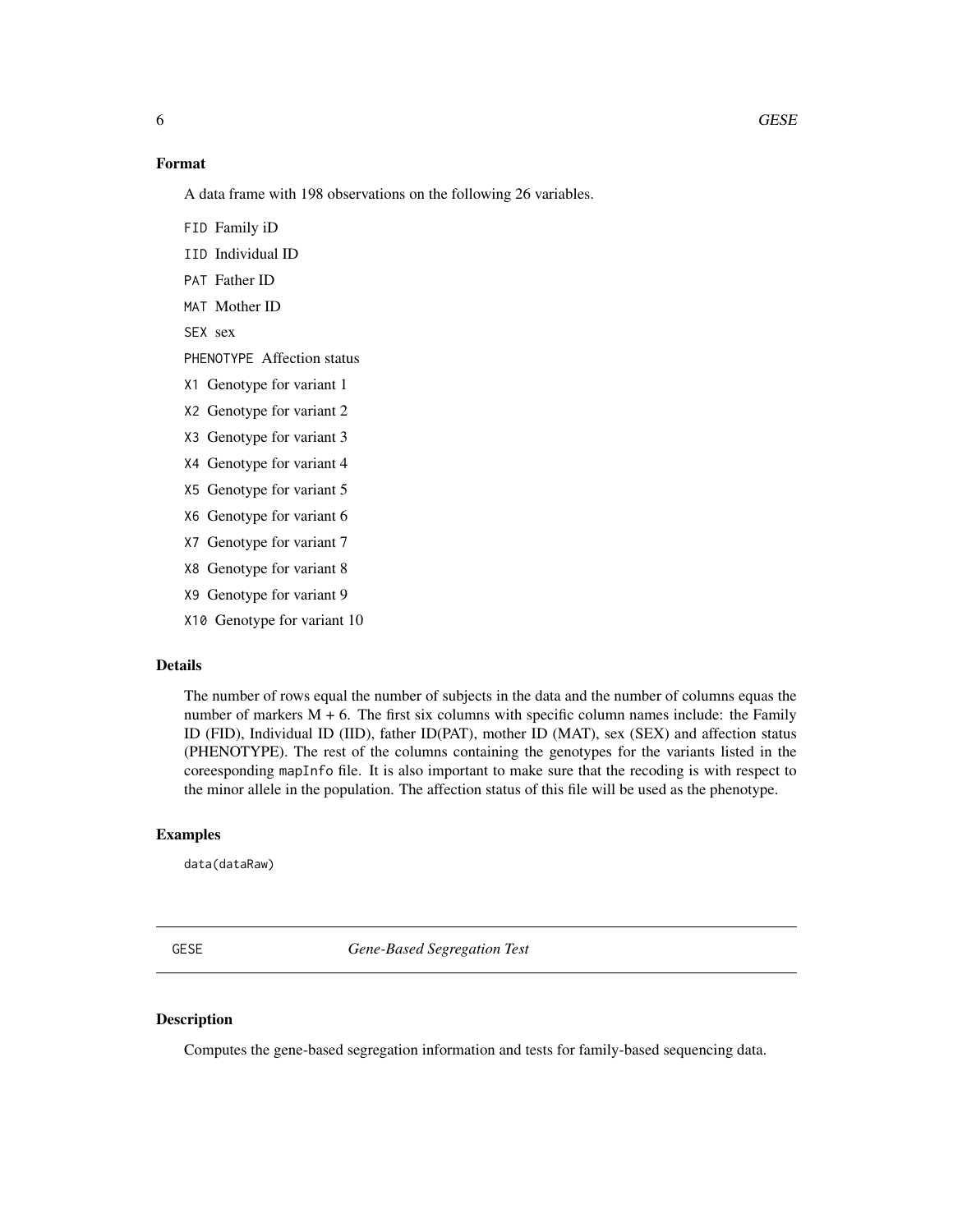#### $GESE$  7

# Usage

```
GESE(pednew, variantInformation, dbSize, dataPed, mapInfo,
threshold = 1e-7, onlySeg = FALSE, familyWeight = NA )
```
# Arguments

| pednew             | A data frame of the complete pedigree information for all families in the dataset.<br>The required column names of this data frame include: FID (family ID), IID<br>(individual ID, must be of class character), faID (father ID, NA if unavailable),<br>moID (mother ID, NA if unavailable), and sex.                                                                                                                                                                                                                                                                                                                                                                               |
|--------------------|--------------------------------------------------------------------------------------------------------------------------------------------------------------------------------------------------------------------------------------------------------------------------------------------------------------------------------------------------------------------------------------------------------------------------------------------------------------------------------------------------------------------------------------------------------------------------------------------------------------------------------------------------------------------------------------|
| variantInformation |                                                                                                                                                                                                                                                                                                                                                                                                                                                                                                                                                                                                                                                                                      |
|                    | A data frame containing the information for all the variants satisfying the same<br>filtering criteria in the chosen reference genome. It should include at least three<br>columns with these names: SNP (unique SNP ID), GENE (gene name), MAF<br>(minor allele frequency for the variant in reference database for the correspond-<br>ing population).                                                                                                                                                                                                                                                                                                                             |
| dbSize             | An integer indicating the sample size of the reference database used.                                                                                                                                                                                                                                                                                                                                                                                                                                                                                                                                                                                                                |
| dataPed            | A data frame in the raw file format generated by PLINK. The number of rows<br>equal the number of subjects in the data and the number of columns equas the<br>number of markers $M + 6$ . The first six columns with specific column names<br>include: the Family ID (FID), Individual ID (IID), father ID(PAT), mother ID<br>(MAT), sex (SEX) and affection status (PHENOTYPE). The rest of the columns<br>containing the genotypes for the variants listed in the coreesponding mapInfo<br>file. It is also important to make sure that the recoding is with respect to the<br>minor allele in the population. The affection status of this file will be used as<br>the phenotype. |
| mapInfo            | A data frame that contains at least two columns (required column names): vari-<br>ant ID (SNP) and Gene name (GENE). The number of rows equal to the number<br>of SNPs/markers to be considered (M).                                                                                                                                                                                                                                                                                                                                                                                                                                                                                 |
| threshold          | Specifies the precision needed to be reached for significant p-values. Default<br>value is 1e-7.                                                                                                                                                                                                                                                                                                                                                                                                                                                                                                                                                                                     |
| onlySeg            | True if only the segregation information (number of pedigrees segregating in<br>each gene) is needed, else FALSE (DEFUALT), which computes the GESE p-<br>values too.                                                                                                                                                                                                                                                                                                                                                                                                                                                                                                                |
| familyWeight       | An optional data frame. It gives the weight for the families. If it is NA, no<br>weighting scheme is used. Otherwise, its dimenstion could be (number of fam-<br>ilies)x(number of genes+1) or (number of families)x2. The first column should<br>be family name (column name FID). If the weights for the families are the<br>same for all the genes, the second column should just be weight (columns name<br>"weight"), otherwise the second column and above should be the gene names<br>(columns names are corresponding GENE names).                                                                                                                                           |

# Details

This is the main function in the GESE package. The gene-based segregation tests (GESE) described in Qiao et al (2016) is a segregation-based test extending the work of Bureau et al (2014) by com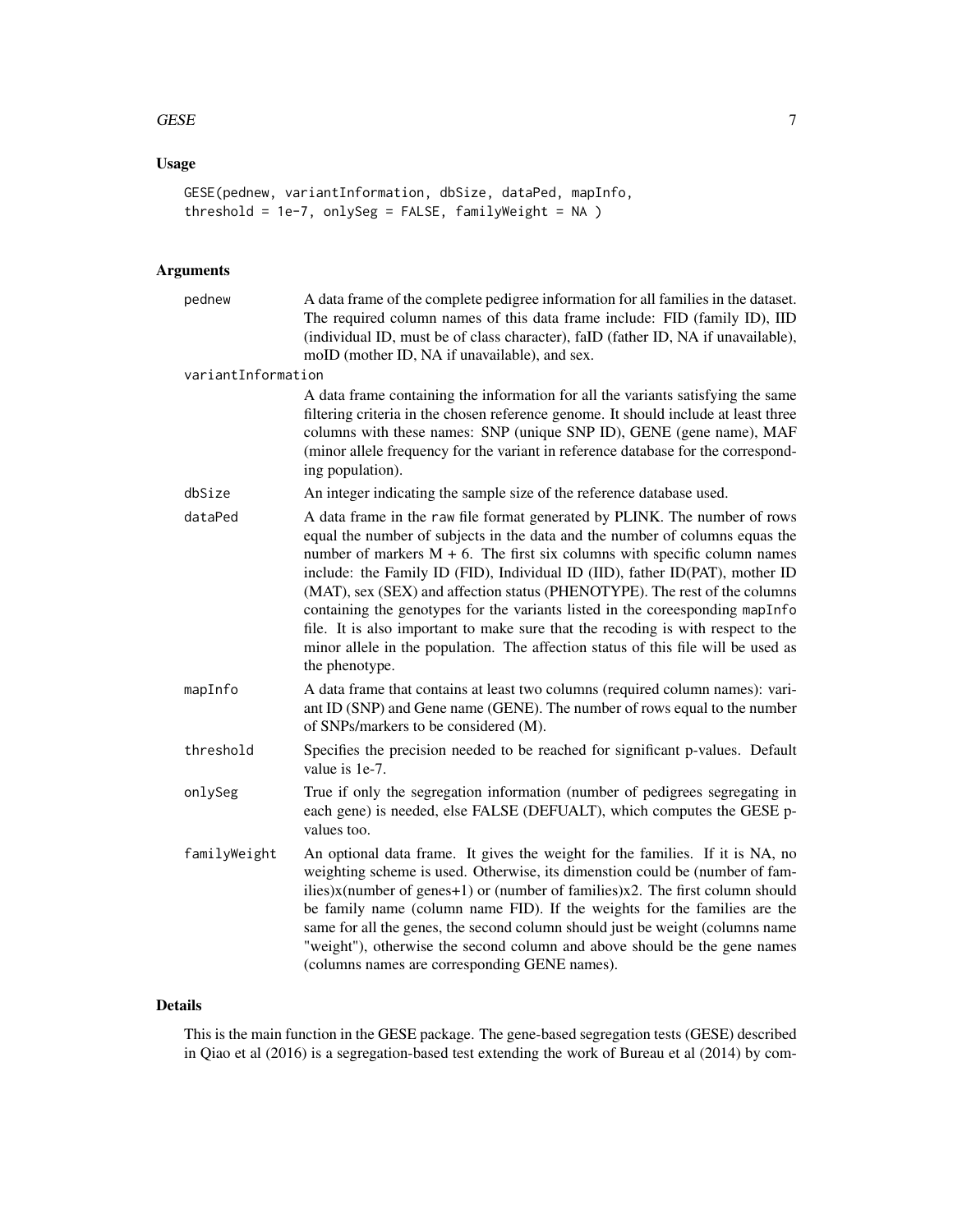puting the marginal probability of segregation events within a gene. The first step in this function is to trim the families such that only one lineage (with the most possible number of cases) is included (i.e. for any subject, only the information of either the parental pedigree or the maternal pedigree would be included). In addition, if multiple founder cases are present, remove the (smallest set of) founder(s) that are unrelated most other sequenced subjects. Then this function computes the gene-based segregating information and p-values for multiple families. If only the segregation information (number of families segregating in each gene) is needed, set onlySeg = TRUE. If different family weights will be used to boost the power, assign the weights to familyWeight parameter.

#### Value

| segregation | a data frame containing the information about whether each gene is segregating<br>in each family. The number of columns equals the number of families $+3$ . The<br>last column is the number of families the gene is segregating in. The number<br>of rows equals the number of genes. Only this data frame and var Seg will be<br>returned if only Seg is set to TRUE.                                                                                                                                                                                                 |
|-------------|--------------------------------------------------------------------------------------------------------------------------------------------------------------------------------------------------------------------------------------------------------------------------------------------------------------------------------------------------------------------------------------------------------------------------------------------------------------------------------------------------------------------------------------------------------------------------|
| varSeg      | a data frame containing the information about whether each variant is segre-<br>gating in each family. The number of columns equals the number of families<br>+3. The last column is the number of families the variant is segregating in.<br>The number of rows equals the number of variants. Only this data frame and<br>segregation will be returned if only Seg is set to TRUE.                                                                                                                                                                                     |
| results     | This is available when only Seg = FALSE. The datat frame contains the columns:<br>GENE (gene name), obs_prob (the observed segregating probability for the<br>gene), pvalue (gene-based p-value for GESE), numSim (The number of simula-<br>tions used to compute the p-value if resampling-based method is used), N_seg<br>(the number of families that are segregating in the gene). If family Weight is not<br>NA, obs_weight_stat (the observed weighted test statistic) and pvalue_weighted<br>(the p-value for the weighted test statistic) will also be returned. |
| condSegProb | A vector of length equals the number of families. The conditional probability of<br>at least one variant in the gene is segregating in the family condition on at least<br>one variant (among the set of variants to be considered) is present in the familiy.                                                                                                                                                                                                                                                                                                           |
| segProbGene | A matrix of the segregating probability for the gene and for each family. This is<br>a working matrix that could be used in other functions.                                                                                                                                                                                                                                                                                                                                                                                                                             |

#### Author(s)

Dandi Qiao

# References

Qiao, D. Lange, C., Laird, N.M., Won, S., Hersh, C.P., et al. (2017). *Gene-based segregation method for identifying rare variants for family-based sequencing studies.* Genet Epidemiol 41(4):309-319. DOI:10.1002/gepi.22037.

#### <http://scholar.harvard.edu/dqiao/gese>

Bureau, A., Younkin, S.G., Parker, M.M., Bailey-Wilson, J.E., Marazita, M.L., et al. (2014). *Inferring rare disease risk variants based on exact probabilities of sharing by multiple affected relatives*. Bioinformatics 30, 2189-2196. DOI:10.1093/bioinformatics/btu198.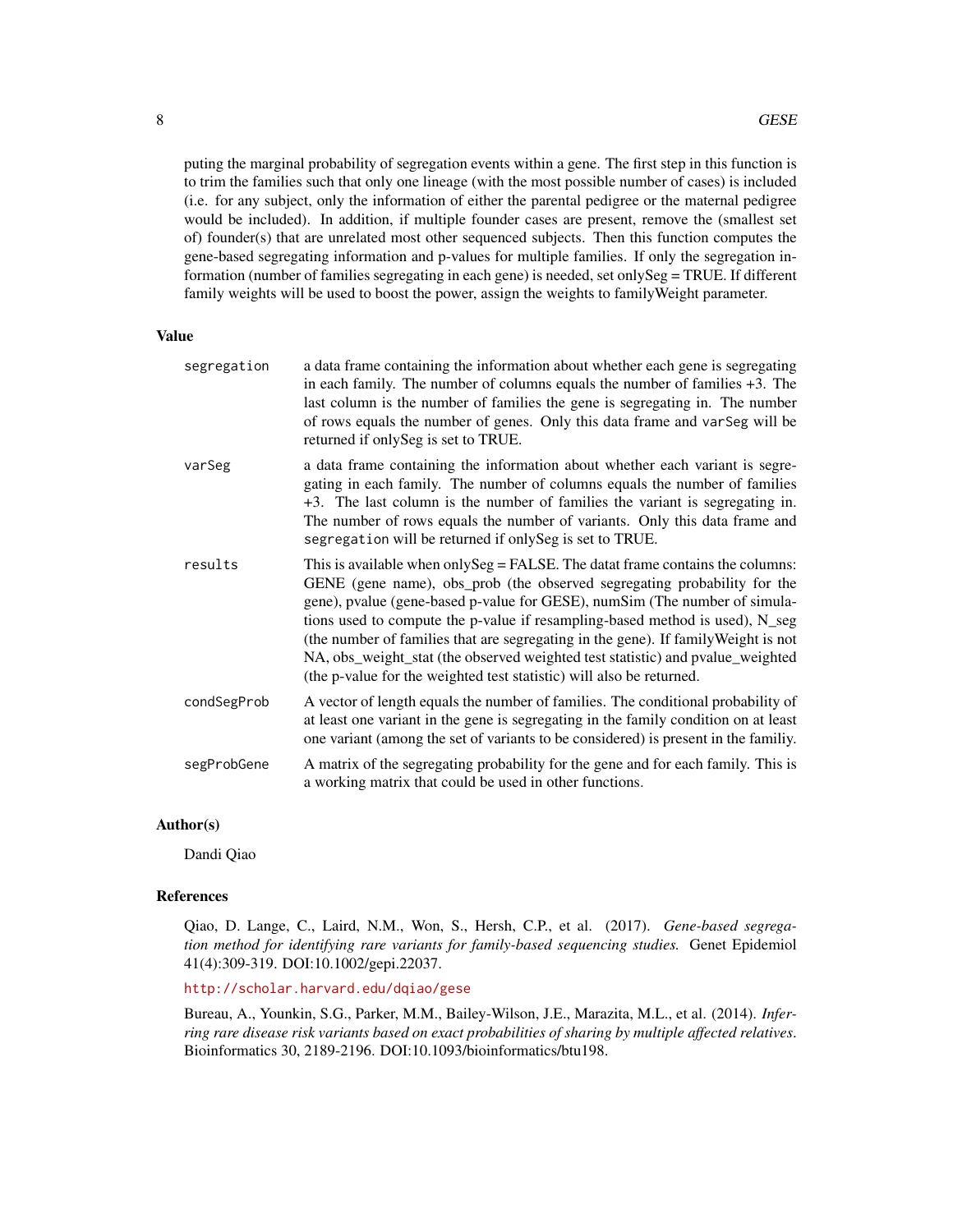# <span id="page-8-0"></span>GESE-internal 9

#### Examples

```
data(pednew)
data(mapInfo)
data(dataRaw)
data(database)
results <- GESE(pednew, database, 1000000, dataRaw, mapInfo, threshold=1e-3)
results
```
GESE-internal *GESE package internal functions*

#### Description

GESE package internal functions.

# Details

computeP\_resampling findIntermediateFounder findMostRecentCommonFounder findMostRecentCommonFounderCo getFounder getProb getPvalue\_resampling getTranProb\_dv isRelated oneSetSim segProb getProb\_weight

# Author(s)

Dandi Qiao

Maintainer: Dandi Qiao <redaq@channing.harvard.edu>

# References

Qiao, D. Lange, C., Laird, N.M., Won, S., Hersh, C.P., et al. (2017). *Gene-based segregation method for identifying rare variants for family-based sequencing studies.* Genet Epidemiol 41(4):309-319. DOI:10.1002/gepi.22037.

### See Also

[GESE](#page-5-1)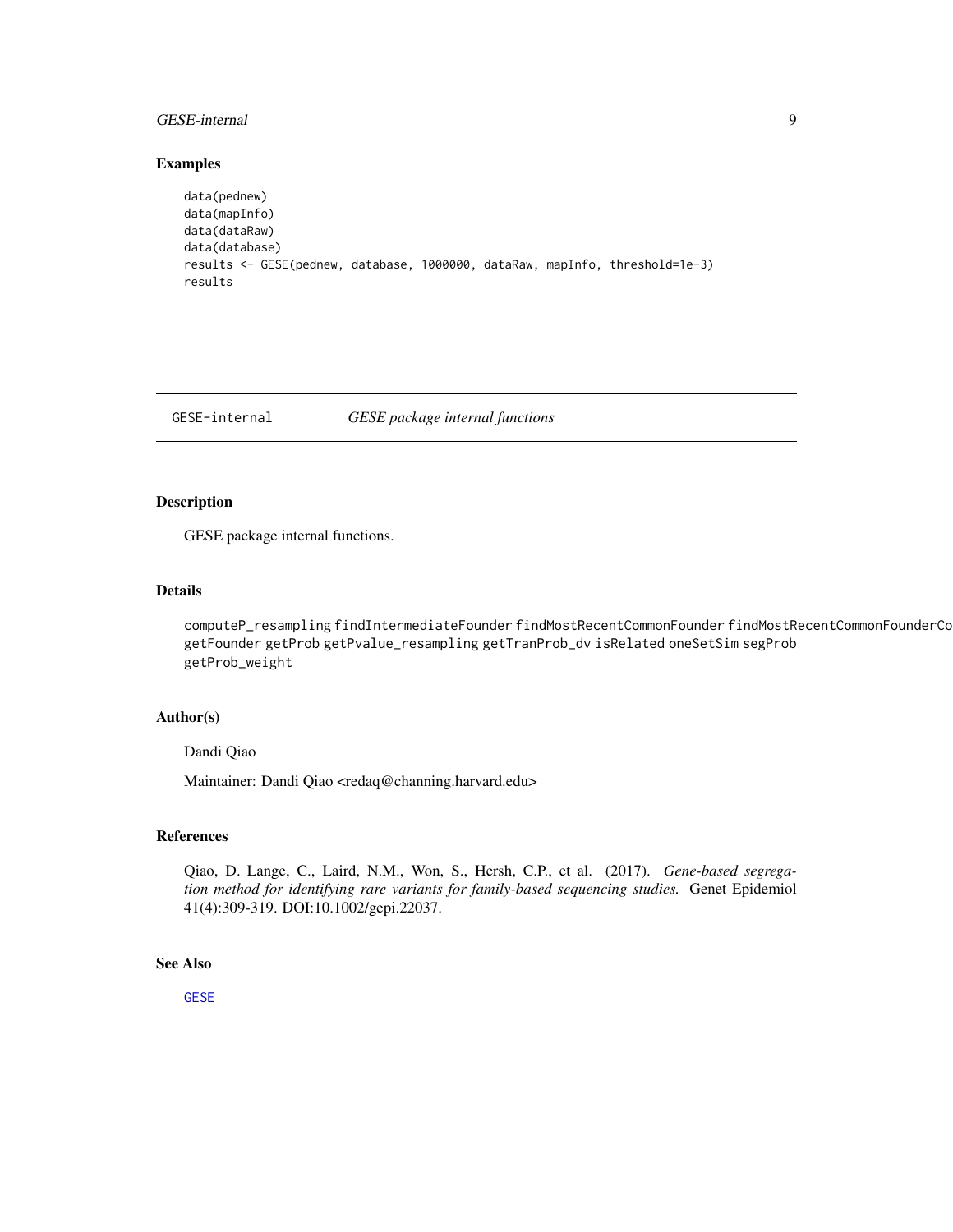<span id="page-9-0"></span>

#### **Description**

Computes variant-based and gene-based segregation information for different mode of inheritance.

#### Usage

getSegInfo(pednew, dataPed, mapInfo, mode="recessive")

#### Arguments

| pednew  | A data frame of the complete pedigree information for all families in the dataset.<br>The required column names of this data frame include: FID (family ID), IID<br>(individual ID, must be of class character), faID (father ID, NA if unavailable),<br>moID (mother ID, NA if unavailable), and sex.                                                                                                                                                                                                                                                                                                                                                                                |
|---------|---------------------------------------------------------------------------------------------------------------------------------------------------------------------------------------------------------------------------------------------------------------------------------------------------------------------------------------------------------------------------------------------------------------------------------------------------------------------------------------------------------------------------------------------------------------------------------------------------------------------------------------------------------------------------------------|
| dataPed | A data frame in the raw file format generated by PLINK. The number of rows<br>equal the number of subjects in the data and the number of columns equas the<br>number of markers $M + 6$ . The first six columns with specific column names<br>include: the Family ID (FID), Individual ID (IID), father ID(PAT), mother ID<br>(MAT), sex (SEX) and affection status (PHENOTYPE). The rest of the columns<br>containing the genotypes for the variants listed in the coreesponding map Info<br>file. It is also important to make sure that the recoding is with respect to the<br>minor allele in the population. The affection status of this file will be used as<br>the phenotype. |
| mapInfo | A data frame of at least two columns (required column names): variant ID<br>(SNP) and Gene name (GENE). The number of rows equal to the number of<br>SNPs/markers to be considered (M).                                                                                                                                                                                                                                                                                                                                                                                                                                                                                               |
| mode    | The mode of inheriance assumed to compute the segregation information. The<br>options are "dominant", "recessive", and "CH" (compound heterozygous). The<br>default value is "recessive".                                                                                                                                                                                                                                                                                                                                                                                                                                                                                             |

# Details

This function is used to compute the segregation information for different mode of inheritance without computing the GESE test. The mode of inheritance supported here are: dominant, recessive and compound heterozygous (CH). For dominant mode of inheritance, a variant is segregating if all the cases in the family carry at least one alternative allele (genotype X>0), and all the controls in the family do not carry any alternative allele  $(X=0)$ . For recessive mode of inheritance, a variant is segregating if all the cases in the family carry two alternative alleles  $(X=2)$ , and all the controls in the family carry less than 2 alternative alleles  $(X=0 \text{ or } X=1)$ . For compound heterozygous mode of inheritance, a variant is segregating at two variant position if all the cases in the family carry at least one alternative allele at the two positions  $(X1>0$  and  $X2>0$ ), and all the controls in the family do not carry any alternative allele at either of the two positions  $(X1 = 0$  or  $X2 = 0)$ .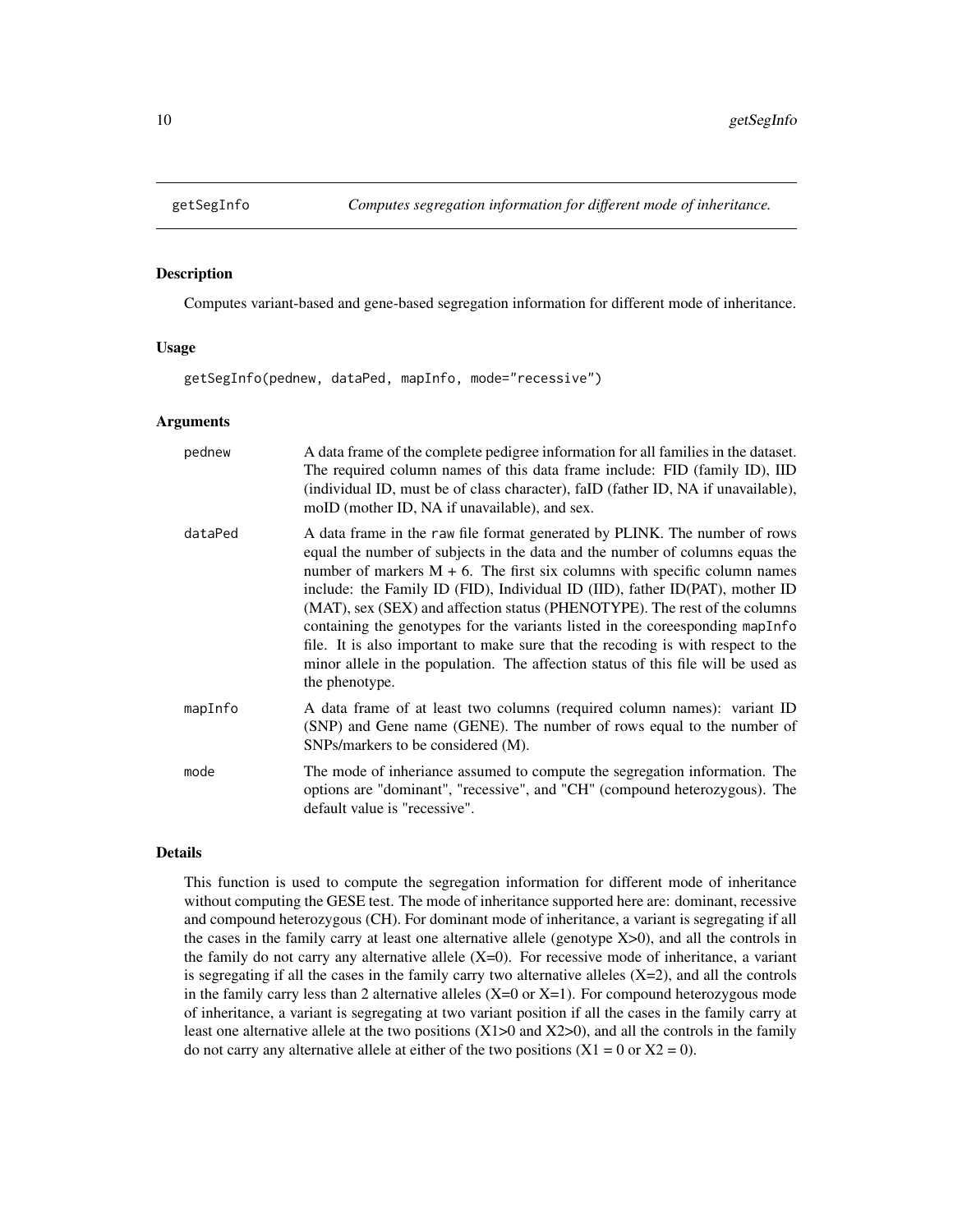#### <span id="page-10-0"></span>getSegInfo and the set of the set of the set of the set of the set of the set of the set of the set of the set of the set of the set of the set of the set of the set of the set of the set of the set of the set of the set o

#### Value

varSeg For dominant and recessive mode of inheriancce, this is a data frame containing the information about whether each variant is segregating in each family. The number of columns equals the number of families +3. The last column is the number of families the variant is segregating in. The number of rows equals the number of variants. For compound heterozygous mode of inheritance, this is a data frame containing the information of whether each pair of variants is segregating in each of the families. We consider all pairs in the dataset, if the pair of variants are not included in this data frame, they are not segregating in any families. geneSeg For dominant and recessive mode of inheriancce, this is a data frame containing the information about whether each gene is segregating in each family. The number of columns equals the number of families +3. The last column is the number of families the gene is segregating in. The number of rows equals the

- number of genes. For compound heterozygous mode of inheritance, this is a data frame containing the information of whether any pair of variants in this gene are segregating in each of the families. The last columns is the number of families with the presence of any pair of variants segregating in the gene.
- genePairSeg This data frame is returned only for compound heterozygous mode of inheritance. This considers any pair of genes in the data. It returns a data frame containing the information of whether any pair of variants, each in a different gene, is segregating in each of the families considered. Each row represents the information for each gene pair, summed over all possible pairs of variants in the two genes, one in each gene.

#### Author(s)

Dandi Qiao

# References

Qiao, D. Lange, C., Laird, N.M., Won, S., Hersh, C.P., et al. (2017). *Gene-based segregation method for identifying rare variants for family-based sequencing studies.* Genet Epidemiol 41(4):309-319. DOI:10.1002/gepi.22037.

#### See Also

**[GESE](#page-5-1)** 

```
data(pednew)
data(mapInfo)
data(dataRaw)
data(database)
result <- getSegInfo(pednew, dataRaw, mapInfo)
result$varSeg
result$geneSeg
```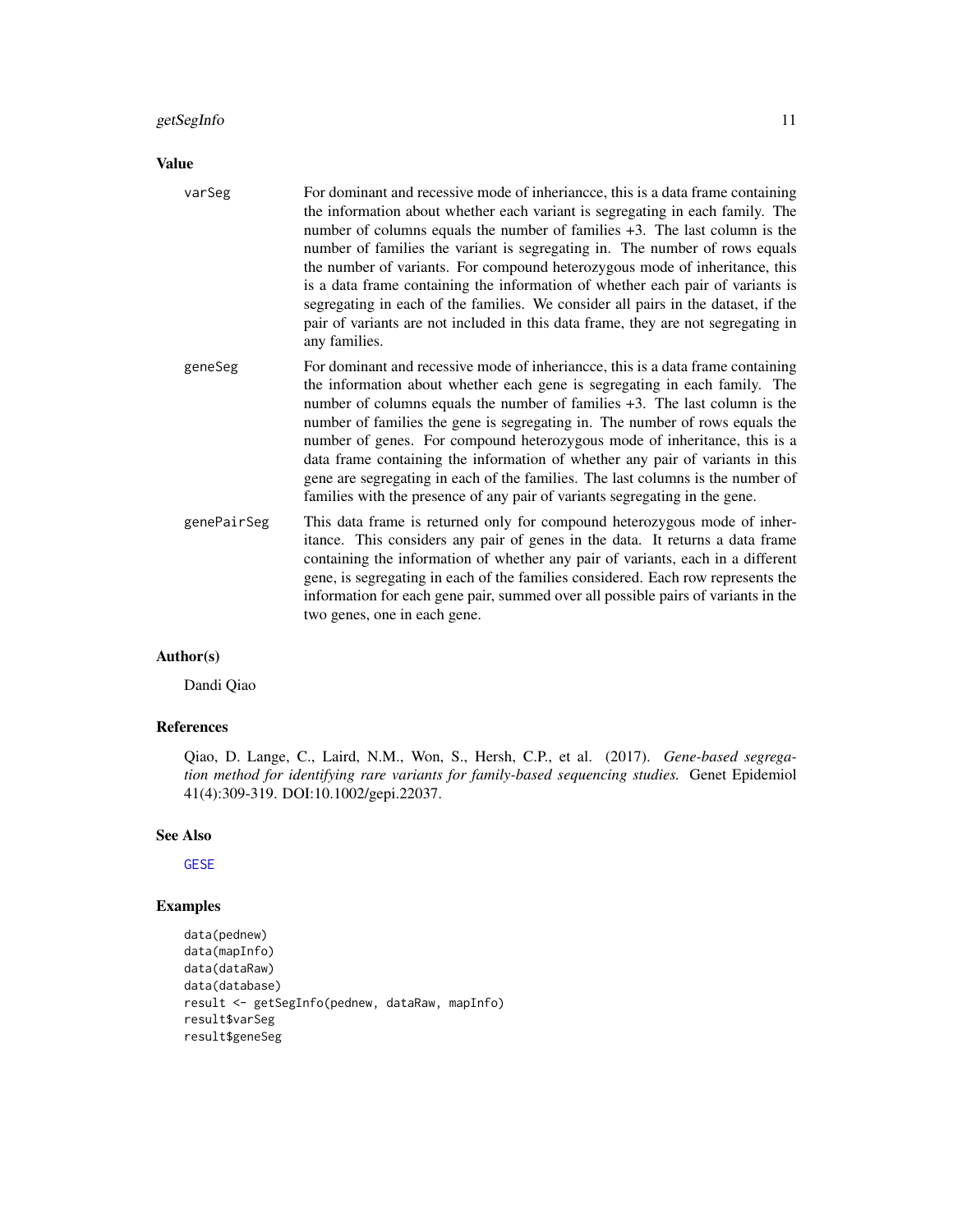#### 12 pednew and the pednew set of the set of the set of the set of the set of the set of the set of the set of the set of the set of the set of the set of the set of the set of the set of the set of the set of the set of the

```
result <- getSegInfo(pednew, dataRaw, mapInfo, mode="recessive")
result$varSeg
result$geneSeg
result <- getSegInfo(pednew, dataRaw, mapInfo, mode="CH")
result$varSeg
result$geneSeg
result$genePairSeg
```
#### mapInfo *mafInfo - example data*

# Description

a data frame containing the gene information for the variants in the study.

# Usage

data("mapInfo")

#### Format

A data frame of 20 observations on the following 2 variables.

GENE The gene name

SNP An unique SNP identifier

#### Examples

data(mapInfo)

pednew *pednew - an example pedigree structure*

# Description

A data frame of the complete pedigree strucutre for the families included

# Usage

data("pednew")

<span id="page-11-0"></span>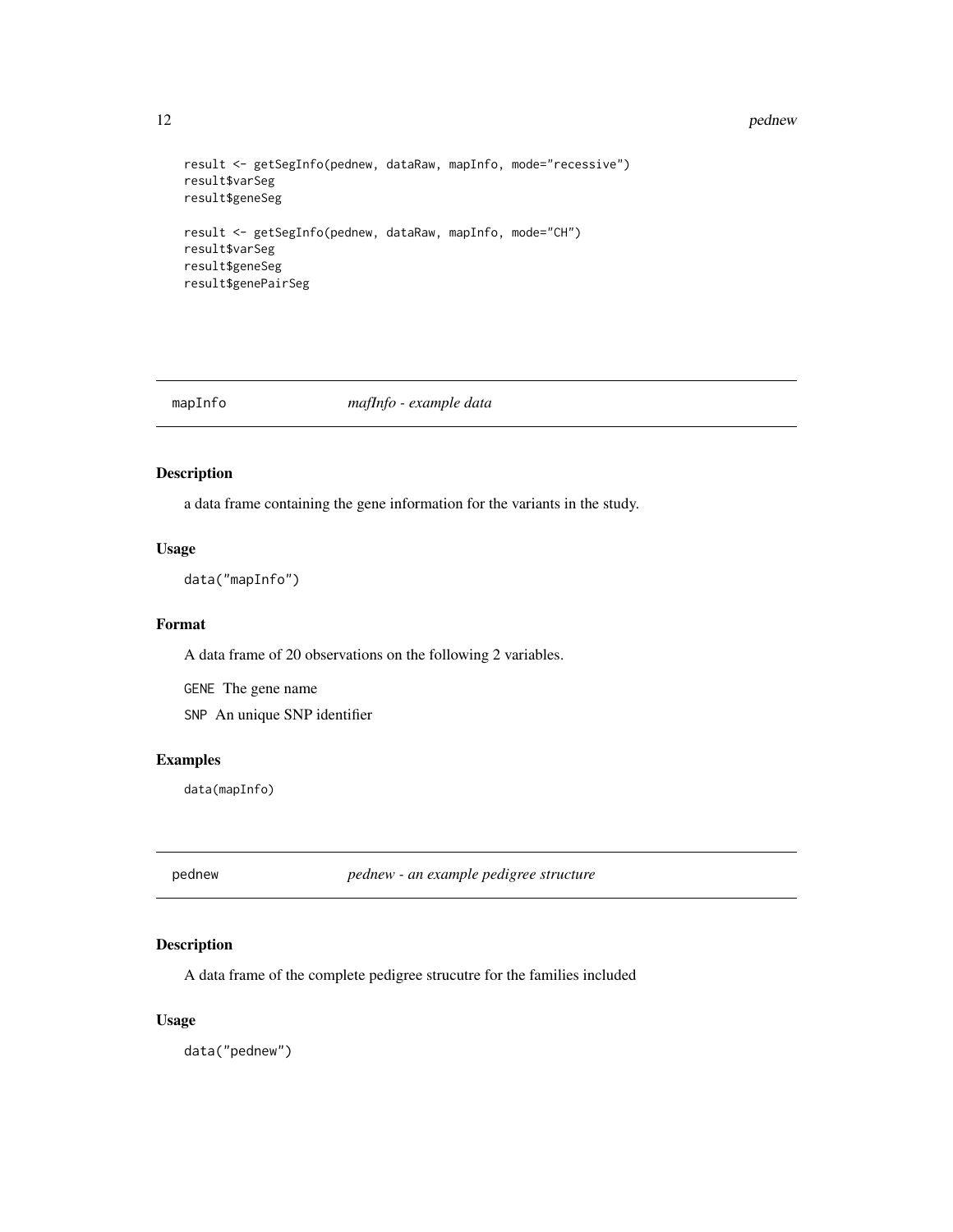# <span id="page-12-0"></span>trim\_oneLineage 13

# Format

A data frame of 1700 observations on the following 26 variables.

FID Family ID of class character

IID Individual ID of class character

faID Father ID, NA if missing

moID Mother ID, NA if missing

sex Sex, 1 for male, 2 for female and NA if missing.

# Examples

data(pednew)

<span id="page-12-1"></span>trim\_oneLineage *Trims the pedigree structure to include one lineage only.*

# Description

Trims the families to include only one lineage.

### Usage

trim\_oneLineage(seqSub, pednew)

#### Arguments

| segSub | A data frame that should include three columns FID (family ID), IID (individual<br>ID), and PHENOTYPE (affection status) for the sequenced subjects in the data.<br>One example is the 1st, 2nd and 6th columns from the plink raw format.                                                                                         |
|--------|------------------------------------------------------------------------------------------------------------------------------------------------------------------------------------------------------------------------------------------------------------------------------------------------------------------------------------|
| pednew | A data frame includes the complete pedigree structure information for all se-<br>quenced families in the dataset. The required column names of this data frame<br>include: FID (family ID), IID (individual ID, must be of class character), faID<br>(father ID, NA if unavailable), moID (mother ID, NA if unavailable), and sex. |

# Details

For each subject, only the maternal or the paternal family is included, since the rare variant should be present in only the related subjects. The lineage with the maximal set of sequenced cases will be used as the final pedigree.

# Value

| pedInfoUpdate | the complete pedigrees with only the paternal or maternal lineage                                     |
|---------------|-------------------------------------------------------------------------------------------------------|
| segSubjUpdate | The sequenced subjects that are in the selected lineage are returned for the rest<br>of the analysis. |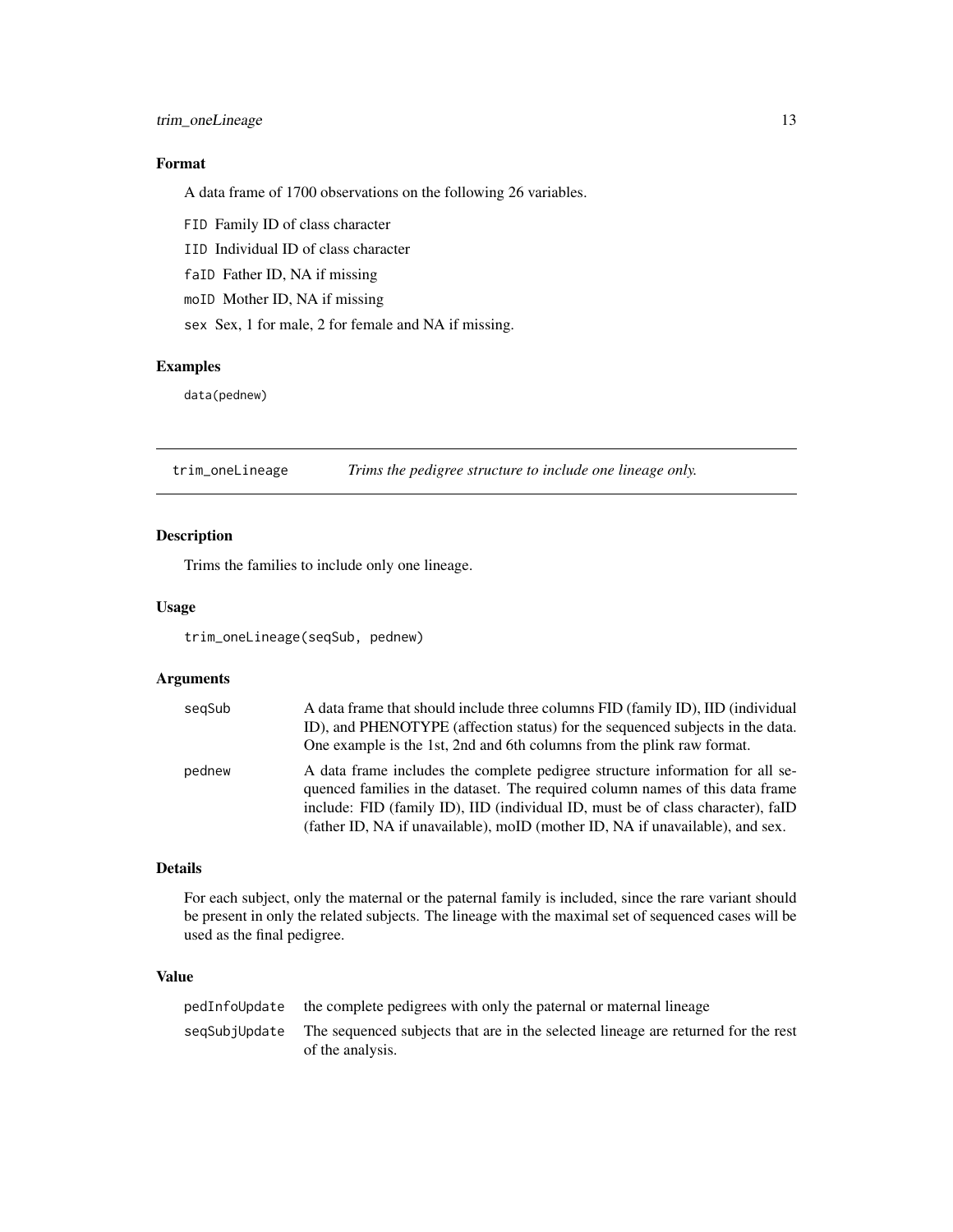<span id="page-13-0"></span>This function can be used for other analysis of family-based data processing. For example, the pre-processing step for PVAAST analysis.

#### Author(s)

Dandi Qiao

#### References

Qiao, D. Lange, C., Laird, N.M., Won, S., Hersh, C.P., et al. (2017). *Gene-based segregation method for identifying rare variants for family-based sequencing studies.* Genet Epidemiol 41(4):309-319. DOI:10.1002/gepi.22037.

# See Also

[GESE](#page-5-1), [trim\\_unrelated](#page-13-1)

#### Examples

```
data(pednew)
data(mapInfo)
data(dataRaw)
data(database)
subjects <- dataRaw[,c(1:2, 6)]
cat("Trimming the families...\n")
cat("Trimming step 1: keep only one lineage \n")
trim <- trim_oneLineage(seqSub=subjects, pednew)
```
<span id="page-13-1"></span>trim\_unrelated *Trims the pedigree structure to exclude multiple founder cases*

# Description

Trims the families to include only one founder case in each pedigree. It also exclude families with only one control subject.

#### Usage

trim\_unrelated(seqSub, pednew2)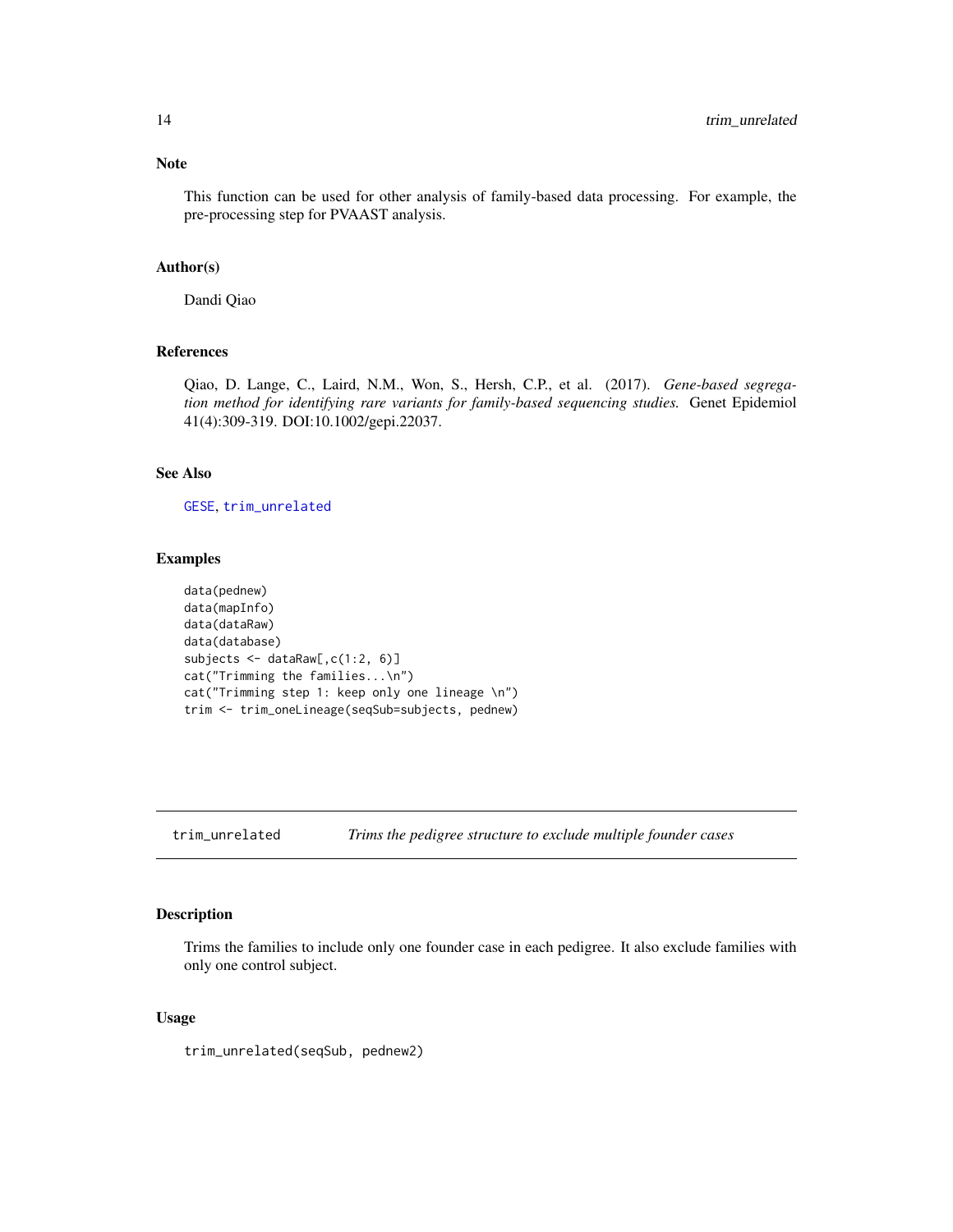# <span id="page-14-0"></span>trim\_unrelated 15

#### **Arguments**

| segSub  | A data frame that includes at least three columns: the Family ID (FID), Individ-<br>ual ID (IID), and affection status (PHENOTYPE). This input values should be<br>output from the trim_oneLineage function.                                      |
|---------|---------------------------------------------------------------------------------------------------------------------------------------------------------------------------------------------------------------------------------------------------|
| pednew2 | A data frame includes the complete pedigree structure information for all se-<br>quenced families in the dataset. The required column names of this data frame<br>include: FID (family ID), IID (individual ID, must be of class character), faID |
|         | (father ID, NA if unavailable), moID (mother ID, NA if unavailable), and sex.                                                                                                                                                                     |

# Details

For each pedigree,each there are multiple case founders in the pedigree, to satisfy the assumption that the causal rare variant must be introduced by one founder only, we need to keep only one case fonder that is related to most of the sequened subjects in the pedigree. We also want to remove families with no case.

# Value

The modified dataPed2 file after the trimming.

# Author(s)

Dandi Qiao

# References

Qiao, D. Lange, C., Laird, N.M., Won, S., Hersh, C.P., et al. (2017). *Gene-based segregation method for identifying rare variants for family-based sequencing studies.* Genet Epidemiol 41(4):309-319. DOI:10.1002/gepi.22037.

#### See Also

[GESE](#page-5-1), [trim\\_oneLineage](#page-12-1)

```
data(pednew)
data(mapInfo)
data(dataRaw)
data(database)
subjects <- dataRaw[,c(1:2, 6)]
cat("Trimming the families...\n")
cat("Trimming step 1: keep only one lineage \n")
trim <- trim_oneLineage(seqSub=subjects, pednew)
subjects2 <- trim_unrelated(trim$seqSubjUpdate, trim$pedInfoUpdate)
```